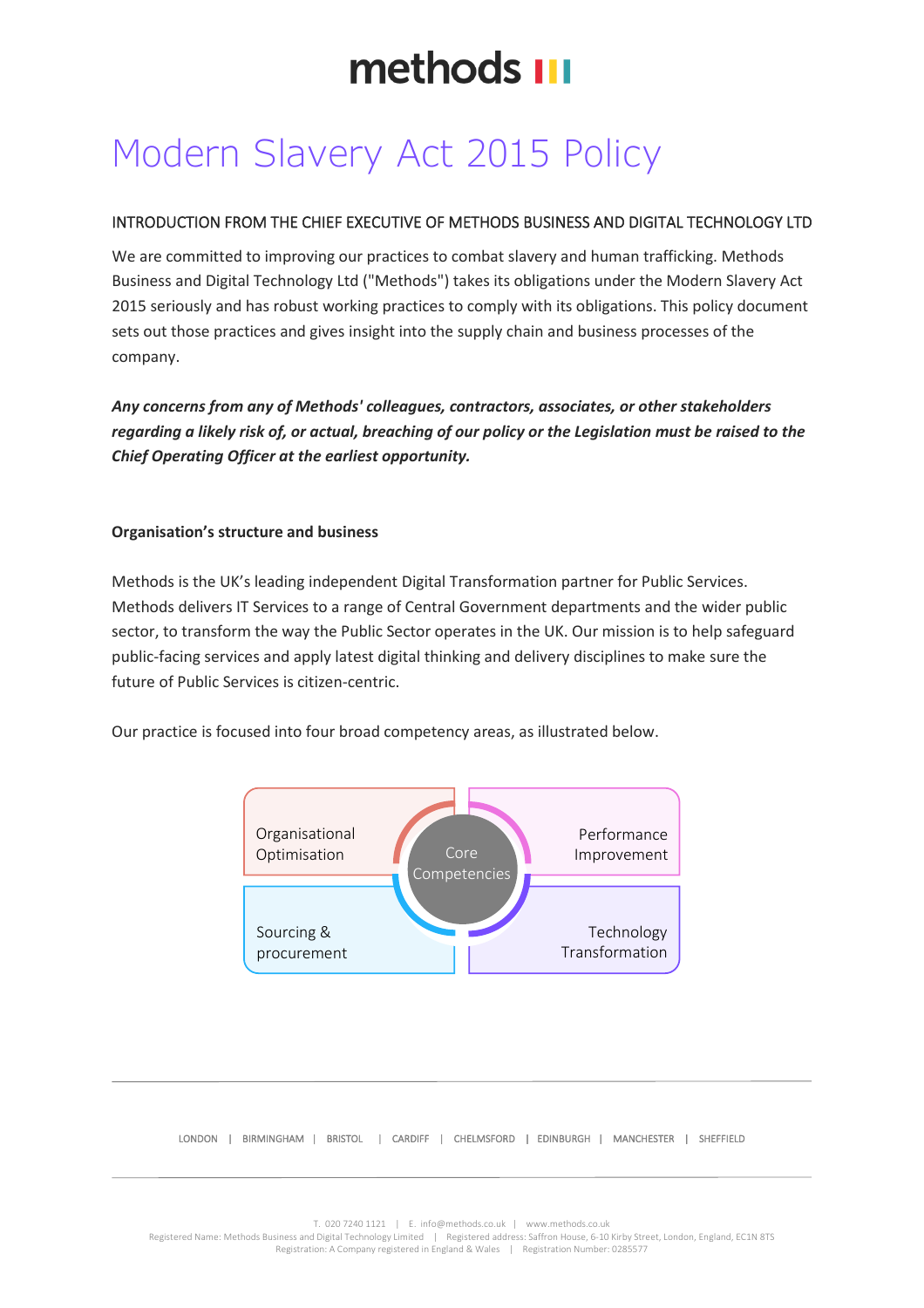We offer a different approach to professional services. Our team comprises recognised industry experts who are specialists in the design and delivery of flexible, cheaper, and citizen-centred services for a digital age. Our delivery model comprises employed colleagues; selected associates; contractors; and partner firms (most of which are SMEs) to deliver collectively our products and services. This business 'ecosystem' approach means we always have both capacity and capability, regardless of how busy we are, including access to highly specialised resources when clients require them.

### OUR SUPPLY CHAIN

Methods has a long history of working with partner organisations and associates and our business operating model relies on an integrated and seamless service to clients, regardless of which mix of resources is delivering that service.

At any one time, we will have circa 40 Partner Organisations (most of whom are SMEs) and around 400 associates and contractors, as part of our supply chain, working alongside Methods' own colleagues as we deliver our agreed outcomes.

Our supply chain is underpinned by a rigorous contractual process which means that every partner has either a Partner Agreement or a Framework Consultancy Agreement in place. Both documents have specific obligations to comply with our Anti-Slavery and Human Trafficking Policy. Each partner contractually warrants that they will comply with this policy. Furthermore, we have rights of audit to enable us to ensure the policy is being enforced, which we exercise. Each of our associates and contractors have either an Associate or Contractor contract which contains a copy of this policy. We also have rights of audit for both of these partners, which we do carry out on a random basis.

Our partners, contractors and associates are carefully selected and each of them is allocated to an experienced Methods' member of staff to maintain effective communication and assess their business performance on our projects.

### PROCESSES AND ACCREDITATION

As an experienced and mature service provider, all of our services are underpinned by robust ISO9001:2015 certified processes and a variety of industry accreditations. These currently include: ISO9001, ISO14001, ISO27001 and Cyber Essentials Plus.

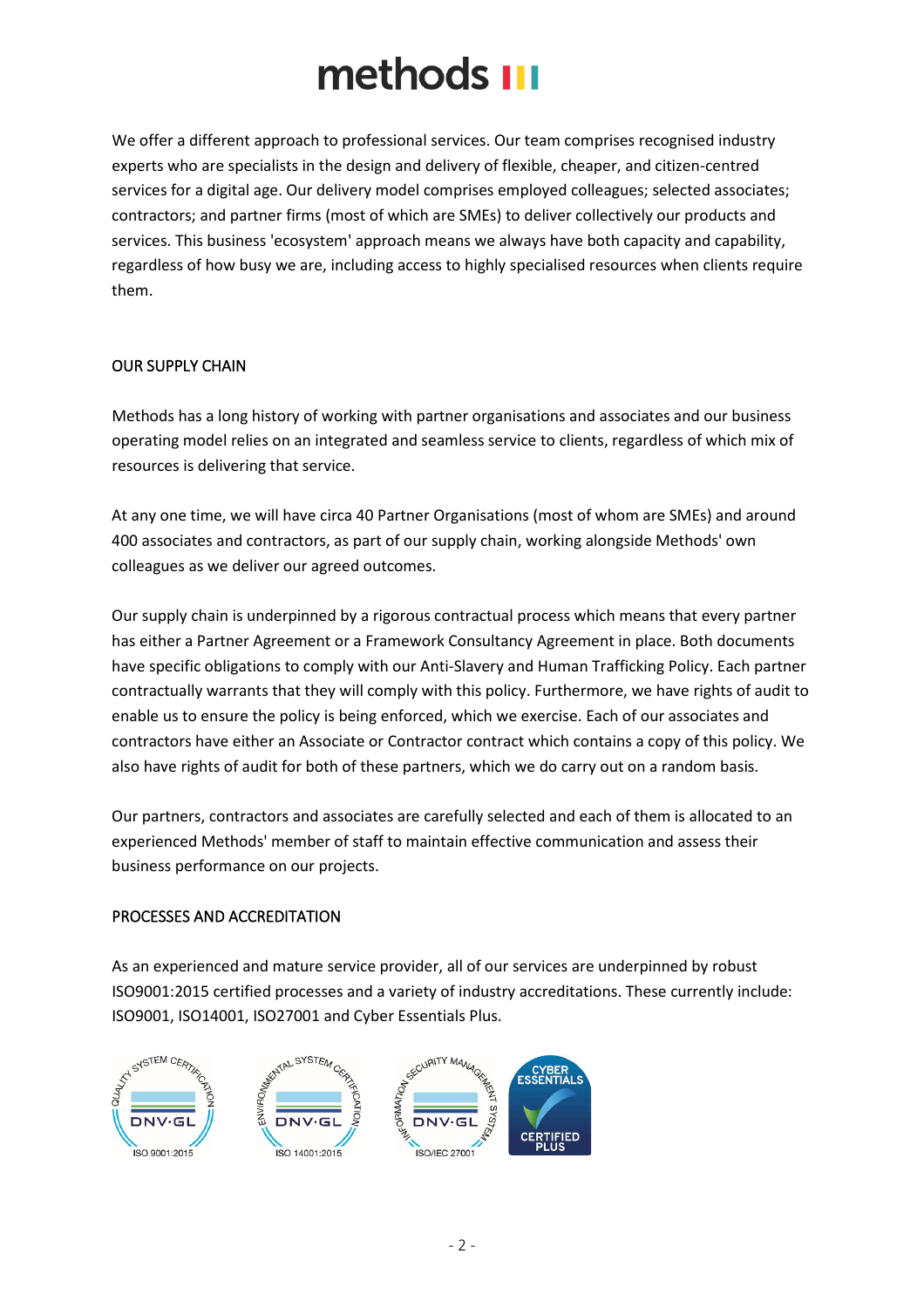Additionally, we are aligned to the following organisations:



Crown Commercial Service

All of our accreditations are built into an internal Quality Management System which defines the control systems and quality procedures used throughout the company to ensure that we provide an excellent quality service. It is audited internally throughout the year and externally on an annual basis by [DNV](https://www.dnv.com/)

### OUR ANTI SLAVERY AND HUMAN TRAFFICKING POLICIES

We are committed to ensuring that there is no modern slavery or human trafficking in our supply chain or in any part of our business. Our Anti-Slavery Policy reflects our commitment to acting ethically and with integrity in all our business relationships and to implementing and enforcing effective systems and controls to ensure slavery and human trafficking is not taking place anywhere within our supply chain.

Our policies include a plan to audit suppliers to ensure adherence to our supplier requirements and ensure that our supply chain is free from slavery and human trafficking.

### DUE DILIGENCE PROCESSES FOR SLAVERY AND HUMAN TRAFFICKING

As part of our initiative to identify and mitigate risk in this regard, we have established systems designed to: